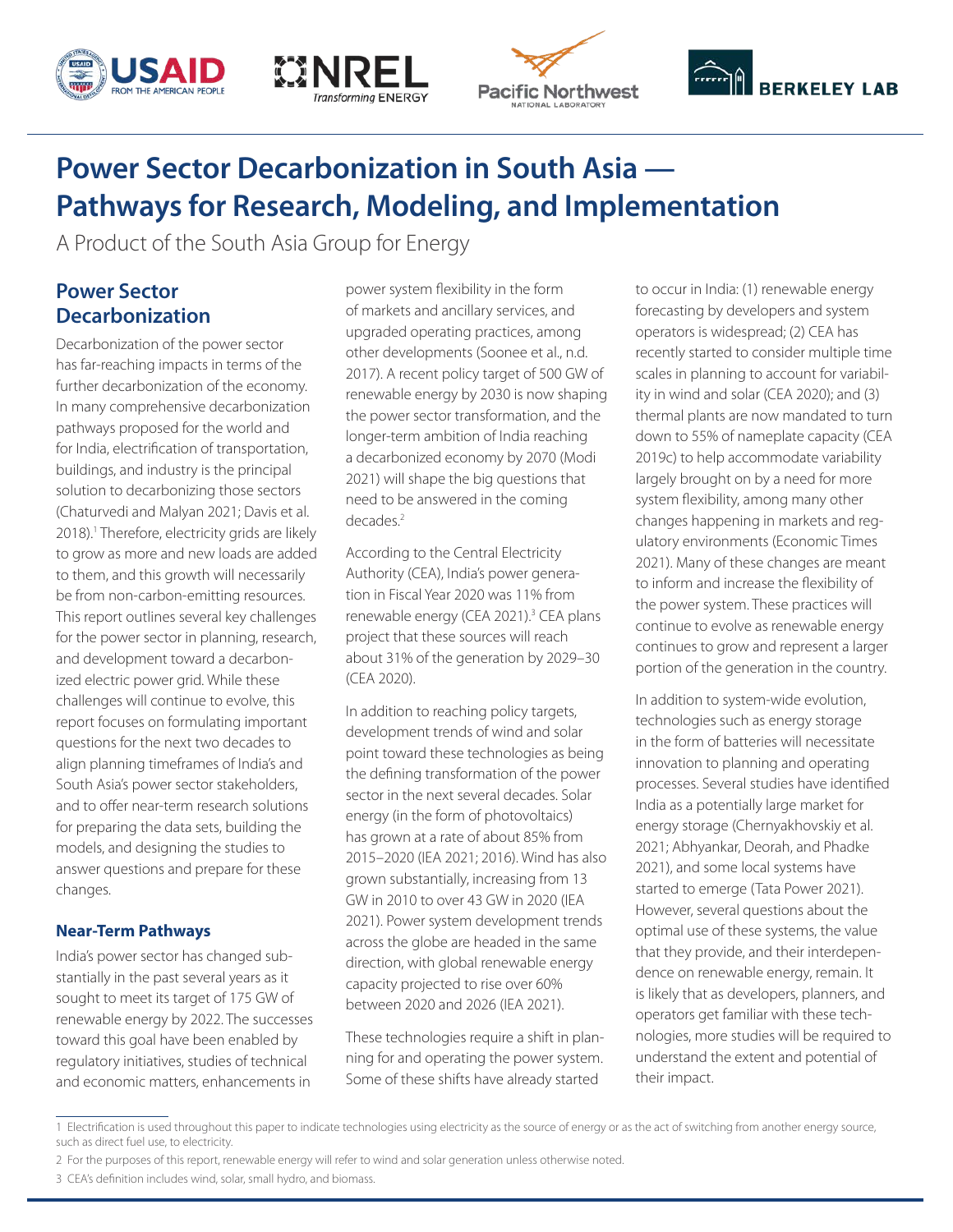In addition to trends in renewable energy and storage growth, decarbonization of nonpower sectors (industry, transportation, buildings) has the potential to radically alter the total growth of the power system due in large part to the new loads on the system (Davis et al. 2018). If, for example, industrial electrification needs were to be met by the bulk grid, the requirements for generation would be very large and have both broad system impacts and acute local impacts. And given the trends in generation growth, it is likely that renewable energy would be the cost-competitive choice to meet all or at least a very large portion of the energy. Transportation and building electrification would further these needs. These decarbonization impacts would be on top of an already difficult demand prediction (Spencer and Awasthy 2019; Spencer 2020).

The following sections outline some of the key questions, data needs, and subsequent studies that will help to understand the challenges and identify solutions for decarbonizing the power sector. This report is meant to fill a gap in what is a very active conversation on decarbonization pathways in the region by focusing on the research and development studies and analysis that could be undertaken in the near- to mid-term. This report is one of a three-part series on decarbonization by the South Asia Group for Energy (SAGE).

# **High Renewable Energy Grids Are Required for Decarbonization**

As indicated by trends in generation growth and policy targets, India and other South Asian countries grids are likely to continue transitioning to high levels of renewable energy, which is likely a requirement for the larger economies of the region to decarbonize.<sup>4</sup> Therefore, a good understanding of the technologies and their impact on the grid will be

critical. A substantial amount of research has already been performed to help understand the grid of the future, both in India, South Asia, and globally. Studies such as Palchak et al. (2017), McBennett et al. (2019), Rose et al. (2018) helped in understanding the challenges that may be faced in operating India's grid with 175 GW of renewable energy. Additional work on cross-border electricity trade in the region helped clarify how India's renewable energy ambitions would impact regional opportunities (McBennett et al. 2019; Joshi, Hurlbut, and Palchak 2020). And several studies of the next phase of policy targets for 2030 have shed light on what additional planning and operational challenges may be faced in the coming years (CEA 2018; Abhyankar, Deorah, and Phadke 2021; Rose et al. 2020; Chernyakhovskiy et al. 2021).

However, many questions remain about how the grid should be planned, operated, invested in, resilient to a changing environment and landscape of technological advancements, and kept reliable. At national renewable energy penetrations over 30%, a lack of detailed or extensive power system studies exist on how these resources will be integrated into India's or neighboring countries' grids. India has several states to look to for clues about high penetrations of renewable energy in the country, such as Karnataka and Gujarat, but a lot is yet to be learned. And the electrification of the economy further accelerates the need to look forward and make sure that current practices are on the right path. Studies looking at these higher levels can be beneficial for many reasons: (1) in some cases, these studies can uncover additional foundational research that needs to be undertaken, starting as soon as possible, such as investments in next-generation technologies or reengineering of entrenched processes that may take years to change; (2) they can inform the private sector of longer-term opportunities, which can

spur innovation; and (3) policies across sectors can be aligned so that electrification pathways do not have unintended consequences (e.g., electrifying transport while the grid is still fossil-based may have unexpected emissions impacts).

The following sections detail data, tools, and study objectives for the foundation of a decarbonized economy: a low-carbon grid powered largely by wind and solar energy.

## No-Regrets Data

# *Synchronous Electricity Demand and Weather Data*

Weather data that is synchronized with electricity demand (historical) will be critical to ascertain the resource adequacy of future power systems and to understand the potential challenges in operation. The value of these correlated data sets is a common refrain from power system planners and researchers around the globe and forms the primary inputs for the European Network of Transmission System Operators for Electricity's (ENTSO-E) planning methods (Redefining Resource Adequacy Task Force 2021; ENTSO-E 2020). Having many years of correlated data has the potential to open the door to innovative power sector studies that will lead to greater resource adequacy, resilience, and reliability. In addition to serving the needs of traditional power system studies, the synchronized data will be critical for deeper dives into high renewable energy futures and deep electrification of transport, industry, and buildings.

As wind and solar become larger parts of the generation mix and load diversifies, understanding the generation on many time scales will be important, and simple assumptions about wind and solar generation, such as scaling up existing profiles or ignoring spatial variability (for generation or transmission needs), will be

<sup>4</sup> Other technologies could play a significant role in the coming decades; however, the transition to wind and solar will likely be the defining trend in the transition to clean energy.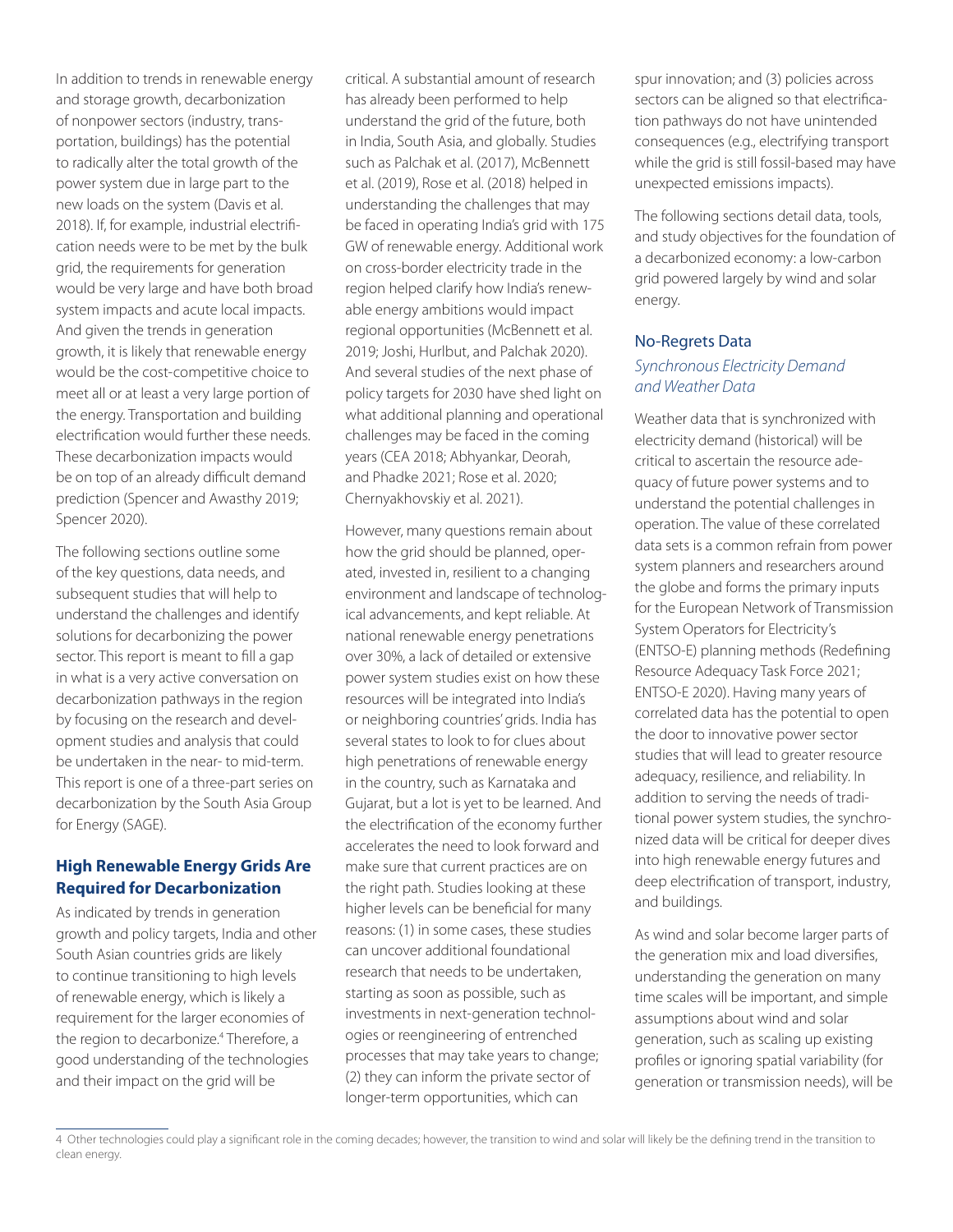# Electricity Demand Data Can Open Doors to New Questions

Electricity demand data is a vital part of planning the power sector and is often inaccessible publicly in the format, spatial granularity, or time scales required to model technological shifts, such as from electrification. The Electric Power Survey created by CEA forms the basis of forecasting demand for India and has utilized both end-use methodology (bottom-up) methods throughout the years and recently undertook additional econometric modeling to reinforce and compare forecasts (CEA 2019a; 2017;

2019b). However, while these forecasts can help form the basis of power sector models, additional detail is likely required for studies that attempt to capture temporal variability, such as hourly balancing challenges, or spatial detail, such as transmission network power flows. Bottom-up models, such as the National Renewable Energy Laboratory's (NREL's) demand-side grid (dsgrid) model developed for the United States, helps to fill the gap in demand data for power system studies in the United States (Hale et al. 2018). Dsgrid aggregates several physics-based models of residential, commercial, industrial,

inadequate to study the ability of renewable energy to meet the diversifying demand profile. And decarbonization of the power sector will be a huge shift likely over decades—and the unknown variables are multiple. But creating high-resolution weather data and increasing the utilization of it in all planning time scales will help to decrease uncertainty. As an example, one primary consideration for decisions that have decadal impact is ensuring that there are enough resources to serve load under all potential circumstances (i.e., resource adequacy). This requires multiyear data sets to look at many different types of potential weather events—both probable and tail events. Just as there are sometimes years of drought, there may be certain events, for example, where wind speeds or solar irradiance is lower than normal for extended periods of time. A recent NREL study examined the impact of extreme weather on power system operations, identifying several events that may benefit from a deeper understanding by system operators (Novacheck et al. 2021). Several key findings suggest that renewable energy does not markedly change the reliability during extreme events, such as cold or

heat waves. However, one key finding is that there may be weather-related events that are currently not considered noteworthy (mild weather conditions), that produce extended periods of low wind or solar resource, and that deserve greater attention in a future with high levels of renewable energy generation. Understanding the interrelatedness of various weather impacts to the power system will only grow with more wind and solar generation and load diversification. 5

# Pathways for High Renewable Energy Grid Development

NREL's study on energy storage in South Asia explored several potential future grids, one being a future grid with a constraint to build no new coal- and gas-fired capacity past 2023 (Chernyakhovskiy et al. 2021).<sup>6</sup> While this is not current policy or meant to indicate that this is an optimal policy, it is indicative of what the system needs are if the grid were to be powered exclusively by zero-carbon sources. In this scenario, the 2050 grid has no fossil-fueled generation capacity. Instead, the grid is powered mostly by solar and wind energy, with substantial growth in

and transport sectors to be suitable for power systems analysis.<sup>5</sup> It is likely that many of these resources exist in siloed and unsynchronized fashion in India and other South Asian countries, but further research, development, and aggregation could produce these models and data sets in a public domain so that power sector stakeholders can easily integrate the resources into detailed power sector studies. The availability of dsgrid data enabled several large-scale studies, such as the Electrification Futures Study (Mai et al. 2018) and Los Angeles 100% Renewable Energy Study (Hale et al. 2021).

10-hour storage beyond other scenarios in the study. A notable departure from other scenarios, where fossil-based plants were built after 2023, is that the wind development was substantially more, reaching 1,600 GW by 2050, more than double any other scenario. There was also 50 GW of new nuclear and 18 GW of biomass capacity by 2050. Pumped hydro also saw substantially more growth than most other scenarios. These results indicate that capacity is the largest driver for new infrastructure in a high renewable energy grid. Greater amounts of wind combined with 10-, 8-, and 6-hour battery storage are prime contributors to the reliable capacity **(Figure 1)**. 7

While the No New Fossil scenario of growth to 2050 provides many indicators about possible development pathways, it leaves out a great deal of potentially disruptive new advancements or operational changes. One is the potential for demand to play a greater role in balancing the grid, which could, among other things, offset the need for some capacity that is used infrequently throughout the year. Lawrence Berkely National Laboratory explored the potential for agricultural loads to shift at a 10-times greater

<sup>5</sup> The physics-based models of dsgrid, such as ResStock™ (residential buildings), use methodologies that are specific to each sector and are utilized in studies outside of the power sector to understand the impacts around, for example, energy efficiency policies (<https://www.nrel.gov/analysis/dsgrid.html>).

<sup>6</sup> The scenarios in this study were designed to explore the role of energy storage in South Asia in the future. However, scenarios from this study can be used to indicate trends and possible development pathways for the whole power system. Follow-on studies could delve further into specific options for a decarbonized grid, for example, by including next-generation technologies or varying other infrastructure cost parameters that have the potential to be targets for policies.

<sup>7</sup> The need for capacity is distinct from the need for energy. Much of the wind and solar energy produced in the No New Fossil scenario is curtailed, but to meet the highest demand periods of the year, and have reserve in case of contingencies, more capacity is built.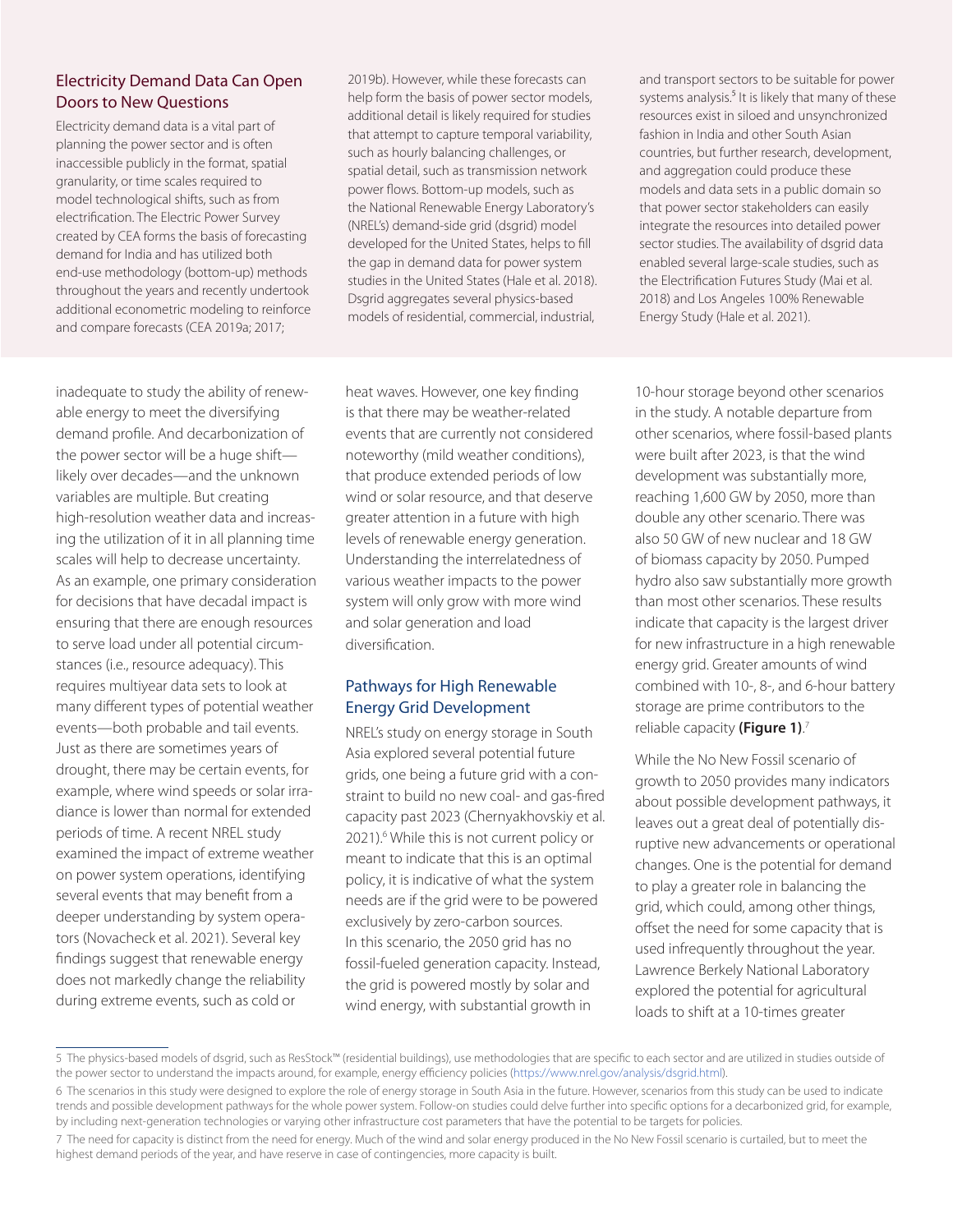

Figure 1: Installed capacity from 2020–2050 in Reference and No New Fossil scenarios. BESS stands for battery energy storage systems. *Source: (Chernyakhovskiy et al. 2021)*

capacity than is done today to explore the value of this resource (Abhyankar, Deorah, and Phadke 2021). While this study looked only to 2030, it still indicates that a large agricultural demand response program could have a substantial impact on the amount of capacity that needs to be built in India.

In addition to agricultural load, the electrification of other sectors has the potential to offer opportunities for load shifting, which could help to ease the generation and storage capacity requirements for future decades.8 For example, many studies envision using an electrified transport fleet to help balance the grid (Anwar et al. 2022). And industrial processes, while potentially limited in their direct electrification potential, could still benefit from coordination with the grid. For example, hydrogen production requires large amounts of energy and is seen by many as critical to meeting economy-wide decarbonization goals. If these production facilities rely on the grid (through electrolysis), it is feasible that production would decrease in certain periods and increase in others to take advantage of lower electricity prices

(Biswas, Yadav, and Baskar 2020; Eichman, Harrison, and Peters 2014; Guerra et al. 2019). Integrating these potential large loads, and their potential for providing grid services, into power sector planning could help to define the short- and longterm needs locally (on distribution and transmission systems), and even change the equation for central- or South Asia regional-level planning.<sup>9</sup> In high renewable energy grids, the ability to examine in necessary detail the time-varying components of load shifting and renewable energy generation will be a principal challenge, and will likely have large impacts on the generation capacity and transmission infrastructure that results.

# New Frontiers in Power System Studies: 100% Renewable Energy Grids

The past decade of power system studies have demonstrated that cost-effective and reliable power system operation is fully achievable with very high shares (50%–80%) of variable renewable energy in the generation mix (Bloom et al. 2021; Brinkman et al. 2021; Mai et al. 2018). And, based on real-world experience

from places like Denmark, California, South Australia, and Ireland, and from extensive research, many solutions for large-scale renewable energy integration are largely known (Denholm et al. 2021). However, deep decarbonization of the power system in South Asia may entail policymakers and system planners considering scenarios approaching 100% renewable energy. NREL's groundbreaking study for the city of Los Angeles provided important insights about the challenges and potential solutions for 100% renewable energy power systems (Cochran, Denholm, and eds 2021). A key insight is that pathways diverge for the last 10%, which poses both economic and technical challenges. From the economic perspective, building additional renewable energy to meet the last 10% of energy demand will be more expensive (with today's technology) due to the declining marginal value of wind and solar resources **(Figure 2)**. As the renewable energy requirement approaches 100%, the marginal cost of CO<sub>2</sub> abatement rises nonlinearly to over 10 times the abatement cost at 80% renewable energy. This is largely due to the mismatch, both

<sup>8</sup> Demand-side management is already used widely in many places in the world and India (BEE 2020). Although the scale is far lower than envisioned in most electrification-based projections.

<sup>9</sup> Model linkages between sectors has the potential to pass information both ways, from electrifying sectors to the grid planners, and back to sectors to signal economic development opportunities. Examples of directly linking infrastructure requirements between hydrogen production and electricity planning exemplified the impact to system infrastructure requirements (He et al. 2021).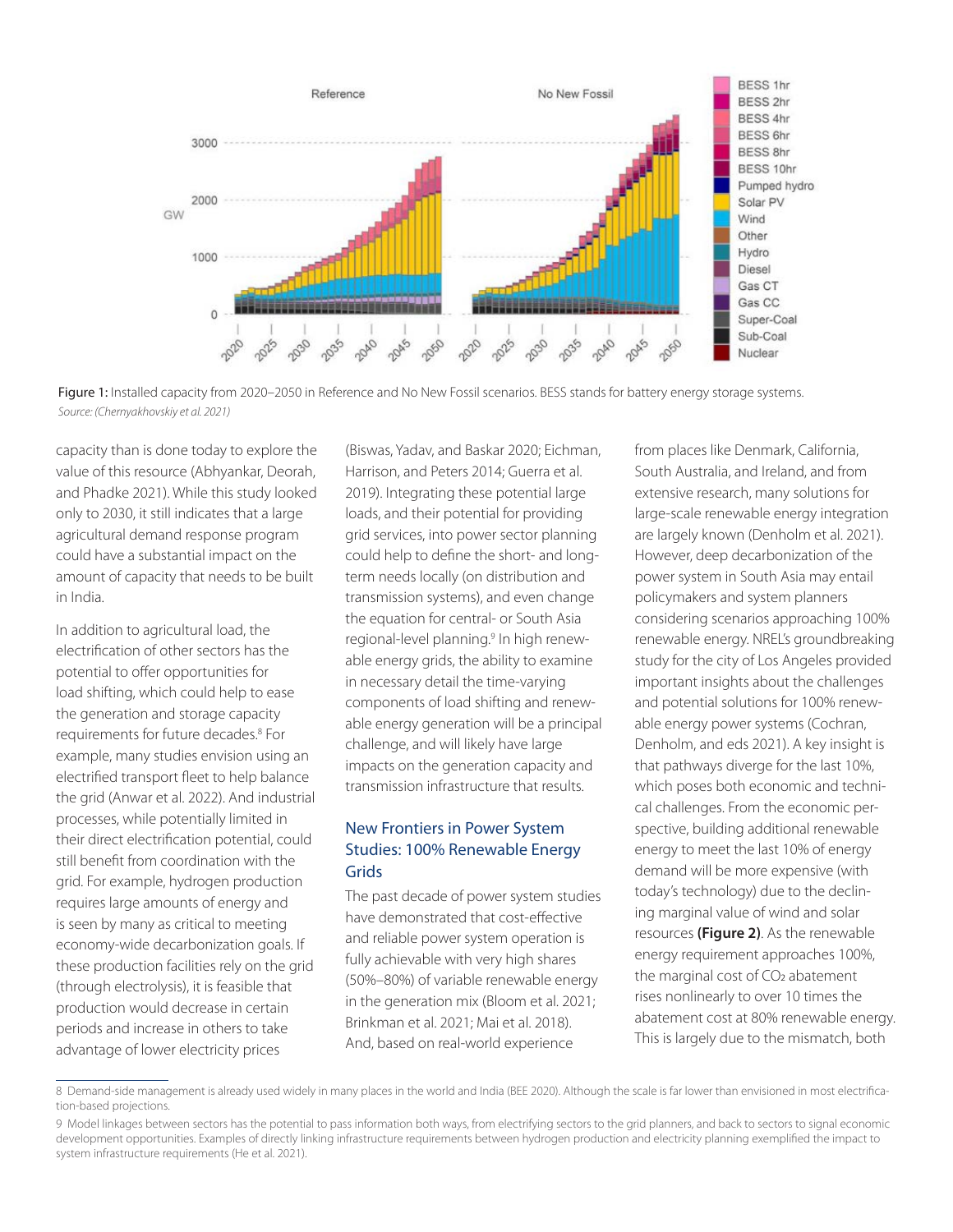

Figure 2: Costs of achieving a 100% renewable energy electricity grid. *Source: (W. J. Cole et al. 2021)*

diurnal and seasonal, of supply from variable renewable energy and patterns of demand. Several alternative solutions have been proposed, including biomass, hydrogen fuel cells, hydrogen combustion turbines, multiday demand response, and negative emissions technologies like biomass with carbon capture and storage, although the commercial viability of these alternatives is not yet fully understood.

Achieving 100% renewable energy systems also presents technical challenges that require new research and development initiatives. Maintaining frequency stability with inverter-based resources, system protection, control interactions, and needed capabilities of grid-forming inverters are all ongoing research and development efforts. In India and across countries in South Asia, studies can begin to assess the resource mix and technology developments that would enable a deeply decarbonized power system. Initial studies can identify key areas where additional country-specific efforts are needed.

As demonstrated in the Los Angeles study, assessing pathways for 100% renewable energy also benefited from representing the interaction of the electricity grids with transportation and

buildings sectors, distribution networks, and the distributed resources at the grid edge. And capturing the benefits of power system transformation requires applying novel methods to assess the full range of air quality and environmental justice impacts. When combined, these studies can provide a more complete picture of 100% renewable energy transitions in South Asia. For example, **Figure 3** shows the interdependence of models and data flows used for the Los Angeles 100% study.

# **Electrification: Broadening the View of Grid Planners**

The rapidly changing generation mix in South Asia is a significant shift for power sector stakeholders. Utilities are having to adjust to new approaches in planning their generation, and development agencies are creating mechanisms for new power purchasing options (Prasad 2020; Bose and Sarkar 2019). However, the other side of the equation, the demand, is also likely to see rapid changes in the coming decades. There are already significant shifts happening in load types,

such as from the growth in air conditioners and energy-efficient appliances that are causing changes to demand profiles (Abhyankar et al. 2017). And India's recent target announcement of being decarbonized by 2070 (BBC News 2021) is likely to accelerate some sectors to shift to electricity, possibly making the planning process even more complex for utilities and other stakeholders in the future.

The research needed to understand the potential for, and impact of, electrification is vast. For example, understanding the adoption of end-use technologies (e.g., electric vehicles, new building loads) could span technical, economic, and behavioral topics reaching far outside of typical power sector purviews.<sup>10</sup> Regardless of the challenges in projecting electrification, studies can be undertaken by power sector researchers and key stakeholders that will help to frame the potential scale of impact to the grid and explore opportunities for the integration of previously loosely connected sectors. For example, NREL's Electrification Futures Study, which focused on the U.S. energy



Figure 3: Study data flow for the Los Angeles 100% study. Solid lines represent data flow, dashed lines represent feedback to inform modeling *Source: (Cochran, Denholm, and eds 2021).*

<sup>10</sup> Accompanying reports by SAGE will address these questions to some extent (forthcoming).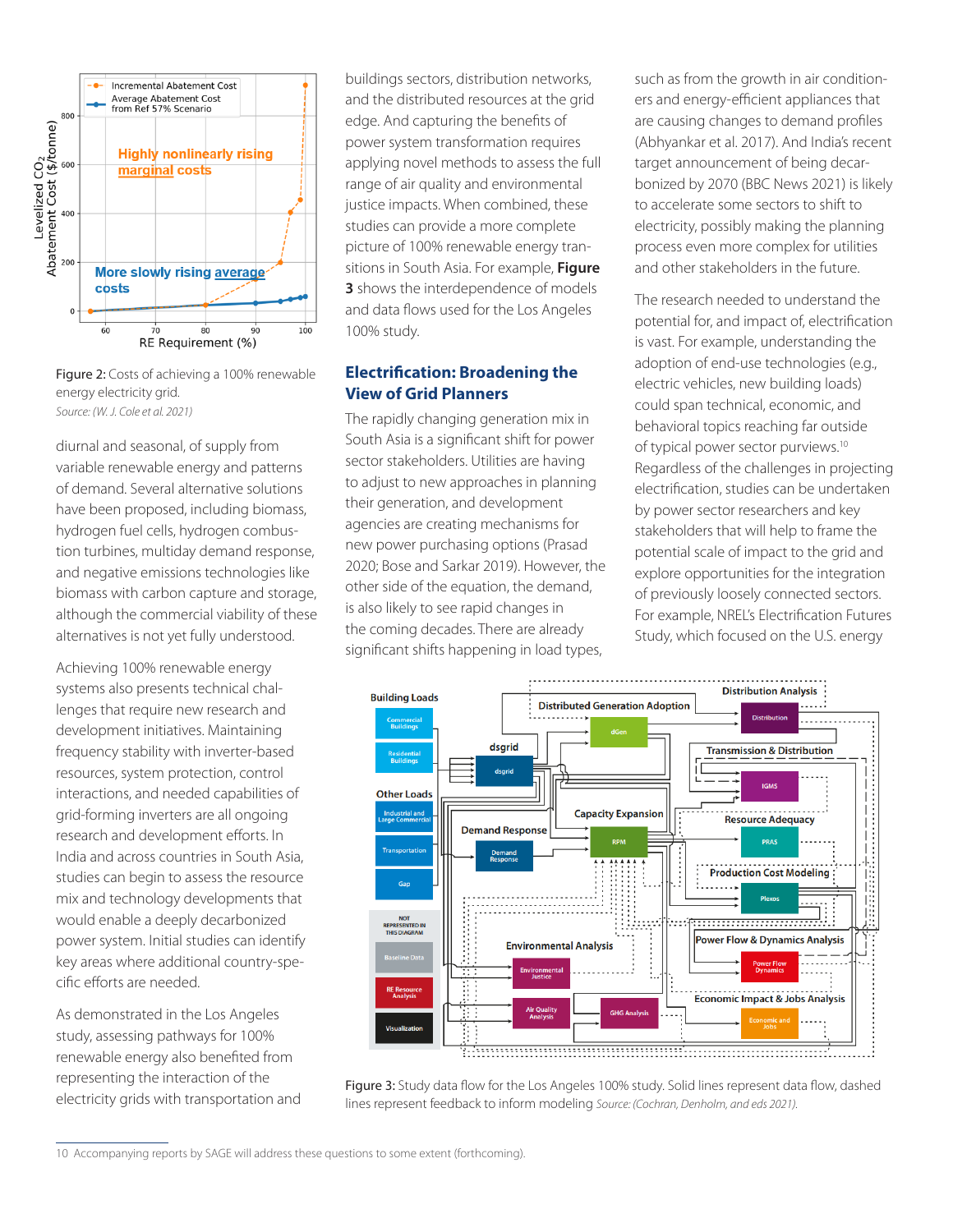

Figure 4: This plot summarizes the reviewed modeling/analysis studies by geographic scope, modeling perspective, model type, and methodology. The numbers represent the number of papers reviewed within that topic and scope. *Source: (Anwar et al. 2022)*

system, took a broad view of the impacts of several potential electrification scenarios to understand the supply-side needs (i.e., generation, storage, and transmission) and the operational impacts, finding that total energy demand could be as high as 38% greater and peak demand as high as 33% greater in 2050, depending on the degree of electrification (Mai et al. 2018).

An example of a narrower focus electrification question, although with broad applicability and extensively researched, is how to manage the charging of a growing electric vehicle fleet. A literature

review of this topic Anwar et al. (2022) shows the extent to which this question can be framed, spanning multiple control strategies, several potential grid services from electric vehicles, communications and controls considerations, power flow deviations, cost and benefit analyses, reliability impacts, etc. **Figure 4** shows the various studies, methods, and modeling perspectives represented by the set of studies considered, exemplifying that this somewhat narrow focus—how to manage charging of a vehicle—has broad impacts that will need to be understood by many in the power sector.

In India and the South Asia region more broadly, planning for large increases in load from new sectors may benefit from increased transparency and interlinked planning processes with other agencies to understand the temporal characteristics of future loads. Distribution utilities will be a critical link in helping to understand how all these pieces come together, but planning for electrification could be greatly improved by city agencies, state energy departments, and regional and central power system agencies coordinating on the expected impacts.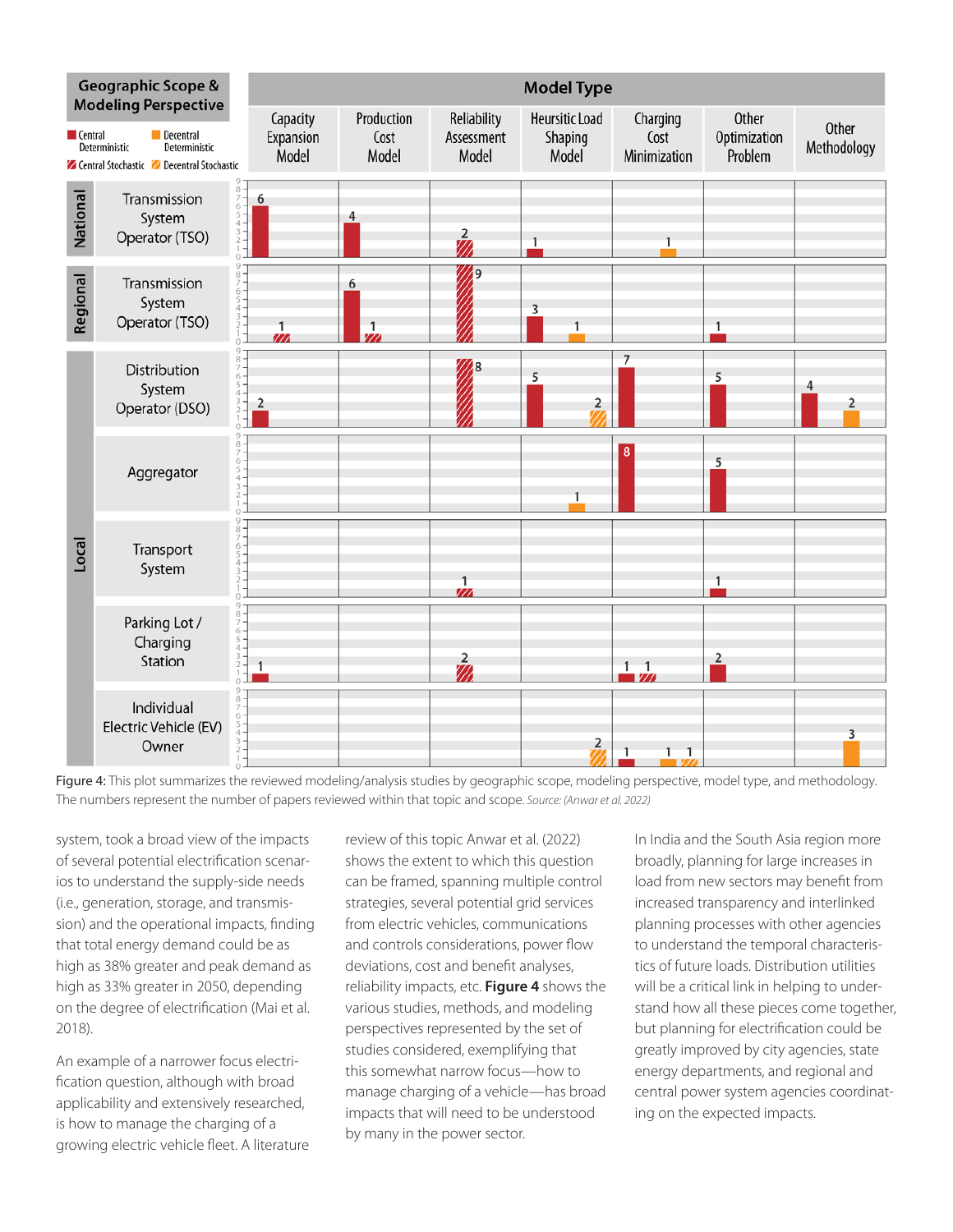# **Integrating High Renewable Energy Planning With Electrification Potential Will Benefit From Innovative Grid Planning**

One of the primary challenges in planning in today's rapidly transforming power sector is that every aspect of the system seems to be on course for huge shifts. While demand in South Asia has been growing rapidly in recent years, the supply side of the equation was more familiar with decades of experience planning thermal- and/or hydro-dominated systems (i.e., generation and transmission options were well-understood using mostly established technologies). Now, demand has the potential to evolve significantly in the coming decades, and the generation resource mix is well underway for a complete transformation.

While the task of forecasting both a transforming generation mix and evolving demand when so many factors are uncertain is challenging, there are straightforward studies and methods that will need to be undertaken in the coming years to confidently transform the sector. Many of the questions that arise out of the topic of decarbonization are just accelerations or "high-ambition" scenarios from previous studies and are ready to be analyzed in greater detail, with whole studies built around what was previously considered extreme cases. On other more ambitious questions, research may need to support several years of data development and model building before robust analysis is available. The following sections summarize several studies and technical activities that have considered relevant questions for economy-wide decarbonization, although most were not performed with very high renewable energy grids or widespread electrification in mind, but rather helping to build

frameworks that could be used by India's stakeholders to confidently transform their grids. In many cases, these studies are informative for technical insights and policy matters, but they also help to frame the next set of questions to be answered and data sets and models to build.

# Distribution Utilities *Evolving Portfolios*

Private or state-owned distribution utilities (DISCOMs) in India and the region have a critical role to play in planning for the transforming power sector. In many respects, they are at the center of many of the questions that require further exploration—forecasting customer loads, procuring power, and managing a growing behind-the-meter sector (i.e., distributed energy resources such as rooftop solar, batteries, and demand response). NREL has worked with several utilities in India to understand both sides of the equation. From the supply side, there is clear interest in understanding better how renewable energy will integrate

with the existing assets. A two-part study with BSES Yamuna Power Ltd., a private Delhi utility, studied several concepts that will help utilities feel more comfortable with a high RE generation mix. From one perspective, NREL and BYPL explored the capacity credit of renewable energy resources that have been procured through the Solar Energy Corporation of India Limited (Nagarajan et al. 2021). **Figure 5** shows a simple illustration of how some portion of wind and solar generation can be considered firm capacity in BYPL's resource planning stages (i.e., reliably producing during certain periods), depending on the other characteristics of the system and on what periods are of concern.11 This study found that the 250 MW of wind resources being procured had an estimated capacity credit of 53%.<sup>12</sup> As demand in the region grows, and renewable energy plays a larger role in meeting that demand, considering the capacity contribution from renewable energy is critical to procuring the right amount of resources.



Figure 5: Illustrative firm capacity stacks for a traditional (thermal and hydro) and a high renewable energy power system (High VG). *Source: (Nagarajan et al. 2021).*

<sup>11</sup> The primary driver of planning has historically been to plan for peak load periods. However, periods of concern or stress on the system are likely to change as renewable energy is added to the system and demand is considered a resource (MISO (Midcontinent Independent System Operator) 2021; W. Cole et al. 2020).

<sup>12 53%</sup> applies to this specific set of resources and considering BYPL's existing assets. Capacity credit of a resource will likely decrease as more of a resource type is added to the generation mix (Haley 2019).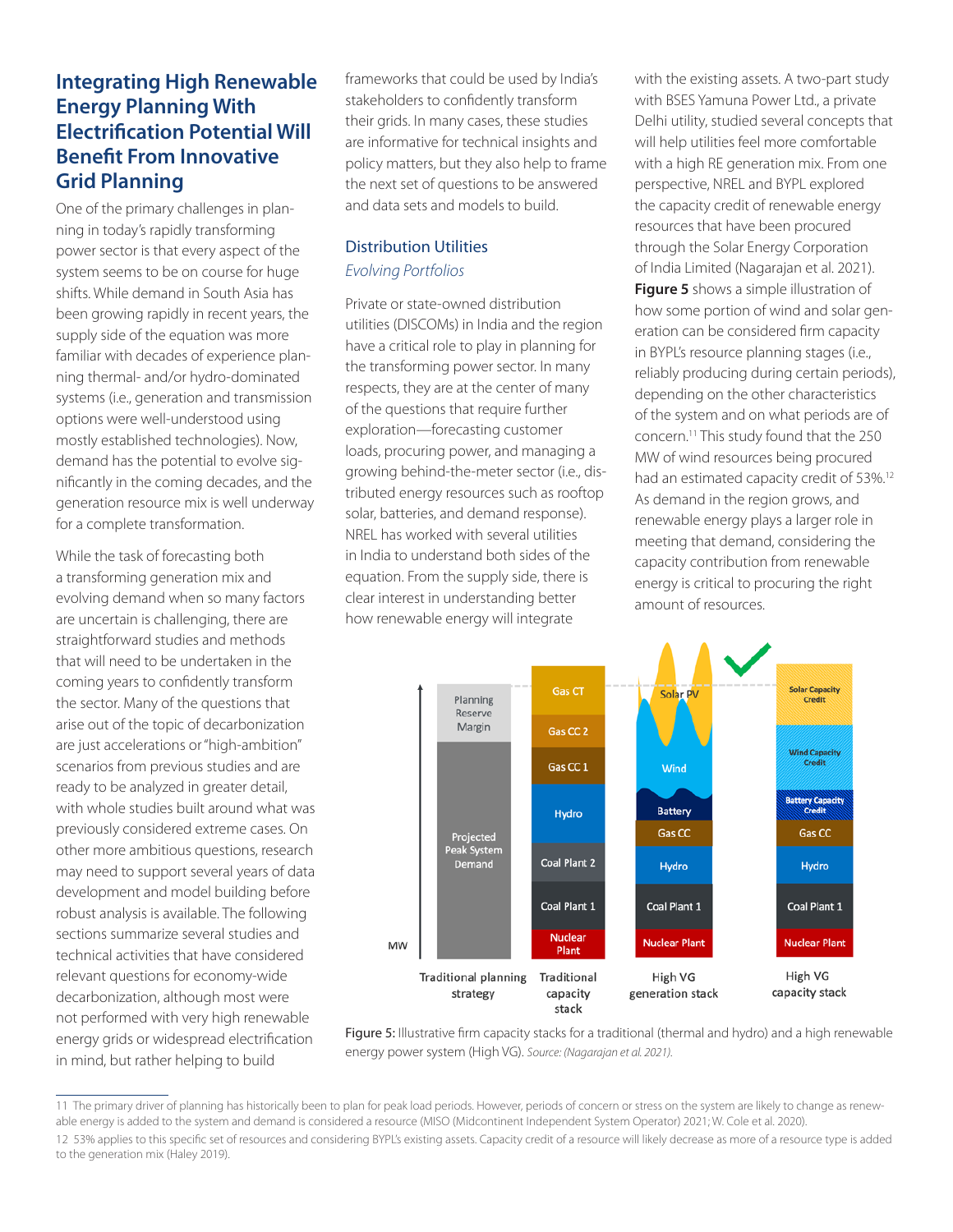While assigning capacity credits to renewable energy through portfolio-specific statistical approaches was a necessary first step, a generation mix with mostly renewable energy will need to progress its methods even further in the coming years. The Energy Systems Integration Group Resource Adequacy Task Force, a group that convenes power sector experts from around the globe to support grid transformation, recently published a set of considerations for redefining resource adequacy, attributing chronological operations (i.e., events in one period affect the ability to respond in another) and increasing impacts of weather as primary drivers of this proposed transformation (Redefining Resource Adequacy Task Force 2021). Without some advancements in considering renewable energy and other new technologies such as storage (see textbox) and demand response, more robustly in resource adequacy calculations, reaching very high levels of renewable energy will be more challenging and slow progress. Additionally, coordination and transparency will be an important component of

# Including Capacity from Storage Effects the System Needs

Emerging low-cost energy storage from lithium-ion battery technologies has the potential to offset the need for new investments in fossil-fueled capacity. In India, for example, NREL's recent study showed that 4-hour duration storage devices could provide about 70 GW of reliable capacity at 100% capacity credit in 2030 (Chernyakhovskiy et al. 2021). The same study also demonstrated the potential risk of excluding the capacity contribution of energy storage in the planning process. If the capacity credit of storage is not considered, this scenario builds about 70 GW of new fossil-fueled generation resources by 2030 to meet capacity adequacy requirements. As utilities consider the emerging role of energy storage in their planning process, including calculations for the capacity contribution of storage devices with different durations can help to fully capture their value to the system

new frameworks, as resource adequacy has components that all stakeholders should consider.

## *Managing Distributed Resource Growth*

In addition to DISCOMs reevaluating power procurement strategies, they are also navigating new technologies being added to their networks in the form of distributed energy resources, such as rooftop solar, battery energy storage systems, electric vehicles, and considering how demand can play a greater role in balancing. Economy-wide decarbonization efforts will only accelerate the need to adapt and to coordinate with other sectors.

A refrain from several of India's DISCOMs is the need for new models and tools to help evaluate this changing landscape. NREL has developed several tools and analysis frameworks in partnership with utilities around India that could be helpful for others in the region and beyond. EMeRGE, developed with input from Tamil Nadu Generation and Distribution Company, was built to help utilities improve the process for adding rooftop solar (Duwadi et al. 2021). By improving the visibility of potential future impacts to reliability and distribution asset health of rooftop solar, DISCOMs can more rapidly integrate these resources. The tool has two primary uses: (1) direct implementation into a DISCOM's rooftop solar application, and (2) assessing the impact of large-scale rooftop solar deployments.

Additionally, NREL worked with BSES Rajdhani Power Ltd. to assess the potential for demand to be utilized as a balancing resource in a demand-side management program (McKenna et al. 2021). To make this analysis repeatable, NREL developed a tool, EFFORT, to allow for time-of-use rates to be analyzed for demand flexibility. This work involved surveys to customers and detailed analysis of load characteristics for the BSES Rajdhani Power Ltd. territory. As demand is increasingly considered a

potential resource by DISCOMs, planners, and operators, the impact of different tariff structures will be important to understand. This will be especially true as electrification of other sectors grows. But an approach involving surveys and other customer interactions is often not feasible or necessary when needing quick answers about changing or projected trends in demand. EVOLVE was developed with quick analysis in mind, allowing a utility (or other power sector researchers) to choose projected growth in rooftop solar, batteries, or electric vehicles and see the combined impact to the net load (Nagarajan et al. 2021).

While these tools and frameworks fill an important niche in planning for DISCOMs, to attain economy-wide decarbonization through widespread electrification and high renewable energy grids, many of these planning activities will need to be merged and expanded at a huge scale. A recent study with the city of Los Angeles (Section 1.2.3) provides some insight into the scale of these problems for a DISCOM. The study covered transmission and distribution system perspectives. From the distribution side, a large share of the effort was in creating detailed network models of the whole territory so that deployment of distributed solar, batteries, and electric vehicles could be mapped onto these networks without overly simplifying the localized impacts (Palmintier et al. 2021). A full representation of a territory's network may not be a necessary step in all studies of electrification and largescale renewable energy integration, but detailed network models will be integral to many questions regarding distributed energy resources and electrification, and building detailed network models may fall into the category of "no regrets data."

## State Grid Planners

India's states have a leading role in managing the electric power grids. They plan, operate, and own transmission, generation, and the distribution assets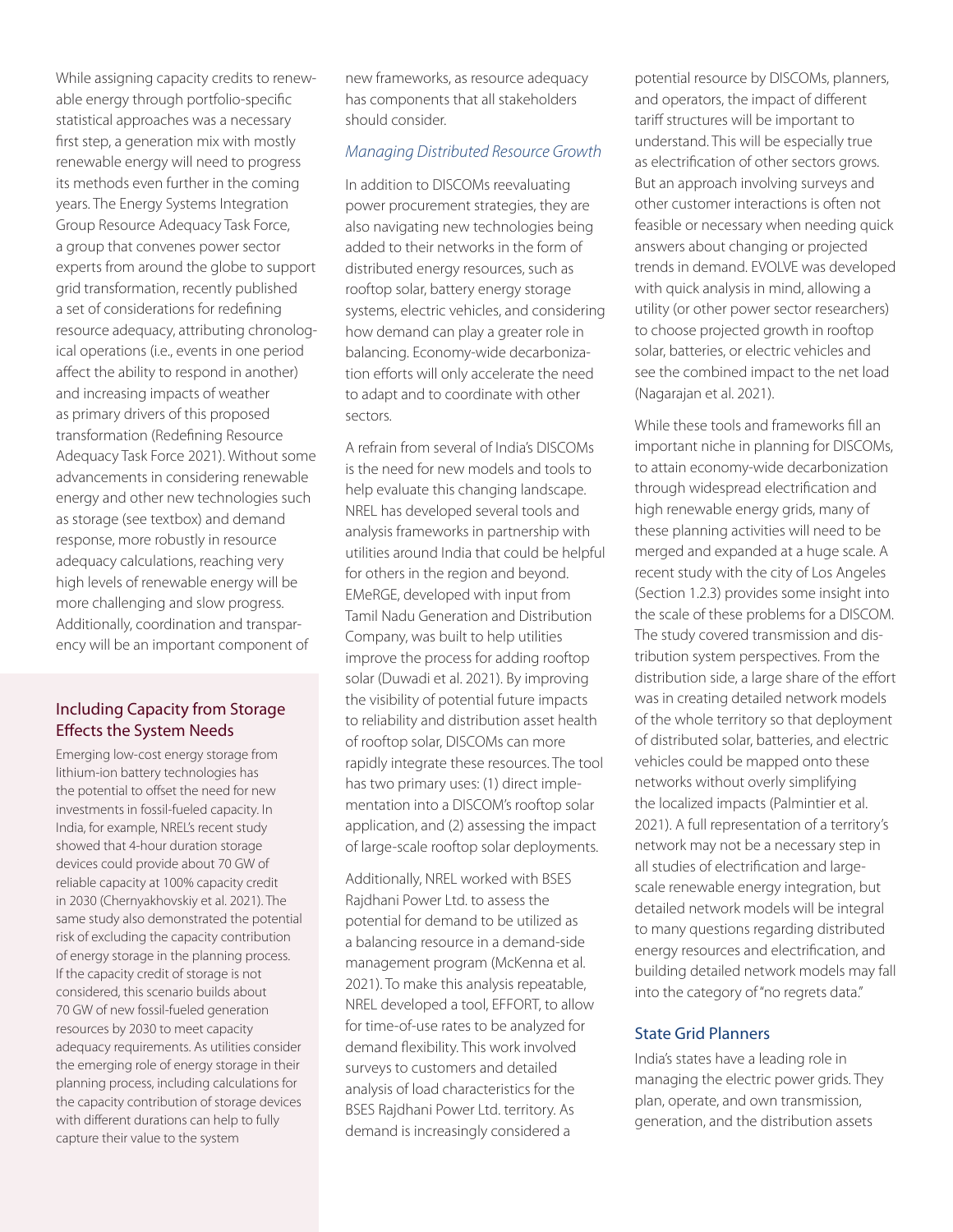| Table 1. Modeling Tools to Help Utilities and Other Power Sector Researchers Assess the Impact of New and Emerging Technologies |                                                                                                                                                                                              |                                                                                                                                                                                                                                                                                                                                                |
|---------------------------------------------------------------------------------------------------------------------------------|----------------------------------------------------------------------------------------------------------------------------------------------------------------------------------------------|------------------------------------------------------------------------------------------------------------------------------------------------------------------------------------------------------------------------------------------------------------------------------------------------------------------------------------------------|
| <b>Advanced Planning</b><br><b>Tools for DISCOMs</b>                                                                            | <b>Motivation for Developing Tool</b>                                                                                                                                                        | <b>Potential Application to Longer-Term Decarbonization Questions</b>                                                                                                                                                                                                                                                                          |
| EMeRGE <sup>a</sup>                                                                                                             | Assess the risk to a distribution<br>network if a customer installs a<br>rooftop solar system                                                                                                | Assessing the impact to distribution assets and network reliability if city, state, or<br>national policies for rooftop solar growth were promoted or undertaken                                                                                                                                                                               |
| <b>EFFORT</b> <sup>b</sup>                                                                                                      | Assess and optimize time-of-use<br>rate structures for use in demand-<br>side management scheme                                                                                              | Assessing tariff designs of electrification measures such as electric vehicles and<br>industrial processes<br>Linking outcomes of tariff design on impacts to broader resource planning (i.e.,<br>demand flexibility could be considered as a resource in planning and offset<br>generation capacity or transmission/distribution asset needs) |
| <b>FVOLVES</b>                                                                                                                  | Quickly analyze the impact of<br>changing demand on the total<br>net load profile. Includes options<br>for electric vehicle deployment,<br>rooftop solar, and behind-the-meter<br>batteries. | Electrification policies and trends will likely develop (and continually change) in the<br>coming years. Being able to quickly assess a policy target (or emerging trend) will<br>help utilities prepare for changes and create projections of load for further use in<br>planning.                                                            |

a. Fact Sheet: [https://www.nrel.gov/docs/fy21osti/79996.pdf.](https://www.nrel.gov/docs/fy21osti/79996.pdf)

b. Access to open-source tool: [https://github.com/nrel/effort.](https://github.com/nrel/effort)

c. Access to open-source tool: [https://github.nrel.gov/kduwadi/EVOLVE.](https://github.nrel.gov/kduwadi/EVOLVE)

within the state.<sup>13</sup> Given this wide spectrum of responsibility, they are in a critical position to influence how the sector can evolve. The most impactful near-term advancements for realizing a decarbonized power sector at the state level is to better integrate renewable energy into the generation and transmission planning process. Figure 6 shows a road map for advancements that could be taken up by states to better capture renewable energy characteristics within current planning practices. Some of the highest priority actions, such as engaging with stakeholders and increasing temporal resolution of planning analysis (e.g., understanding potential hourly balancing challenges), require relatively low effort and will help to improve understanding of new technologies such as wind, solar, and batteries. But if states are to help meet

the needs of decarbonization by building high renewable energy grids (Section 1.2), they will need to reach the high-priority, high-effort activities of **Figure 6**.<sup>14</sup> Advanced modeling (far right in figure), which can take years of investment and data aggregation to reap the benefits, will help state-level decision makers prepare for fast-approaching changes to how the power system needs to be planned and operated to achieve longer-term decarbonization targets. While states are busy integrating the highest priority topics, such as increasing the amount of scenarios considered in planning and navigating renewable energy capacity credit calculations, they can have parallel activities that build up advanced modeling capabilities for in-depth planning to inform power system decarbonization.

13 The ownership of assets varies between states, with private distribution companies in several states and private generation growing in many places in the country (MOP 2021). States also have regulatory authority over the power sector in the form of State Electricity Regulation Commissions.

In addition to building the high renewable energy grids for India, states could also help to coordinate a better understanding of how electrification will change the power system requirements. For example, ensuring that state- and/or national-level policies, such as those in energy efficiency or vehicle electrification, are integrated with broader generation and transmission planning could have a large impact on what resources are needed on the power system. Integrating these various pieces, in part through

# An Open-Source Tool for India's Power System Planners

ReEDS-India is an open-source capacity expansion model that can take into consideration policies, technological advancement, demand projections, etc., to optimize the investments in generation and transmission. Importantly, the model allows for changes to temporal and geographic resolution to ensure that variability from renewable energy and storage is considered in long-term planning. A recent application includes a study with the Indian state of Tamil Nadu to analyze several renewable energy policies and the impact of varying fuel prices (Rose et al. 2021).15

<sup>14</sup> Reaching the high-priority, high-effort activities implies that other activities (i.e., highest and higher) have already been adopted.

<sup>15</sup> Other resources for learning about ReEDS: [https://www.nrel.gov/analysis/reeds,](https://www.nrel.gov/analysis/reeds/) [https://www.nrel.gov/international/india-renewable-energy-integration.html,](https://www.nrel.gov/international/india-renewable-energy-integration.html) [https://www.nrel.gov/docs/fy20osti/76153.pdf,](https://www.nrel.gov/docs/fy20osti/76153.pdf) <https://www.nrel.gov/docs/fy21osti/80192.pdf>, [https://www.nrel.gov/docs/fy21osti/80190.pdf.](https://www.nrel.gov/docs/fy21osti/80190.pdf)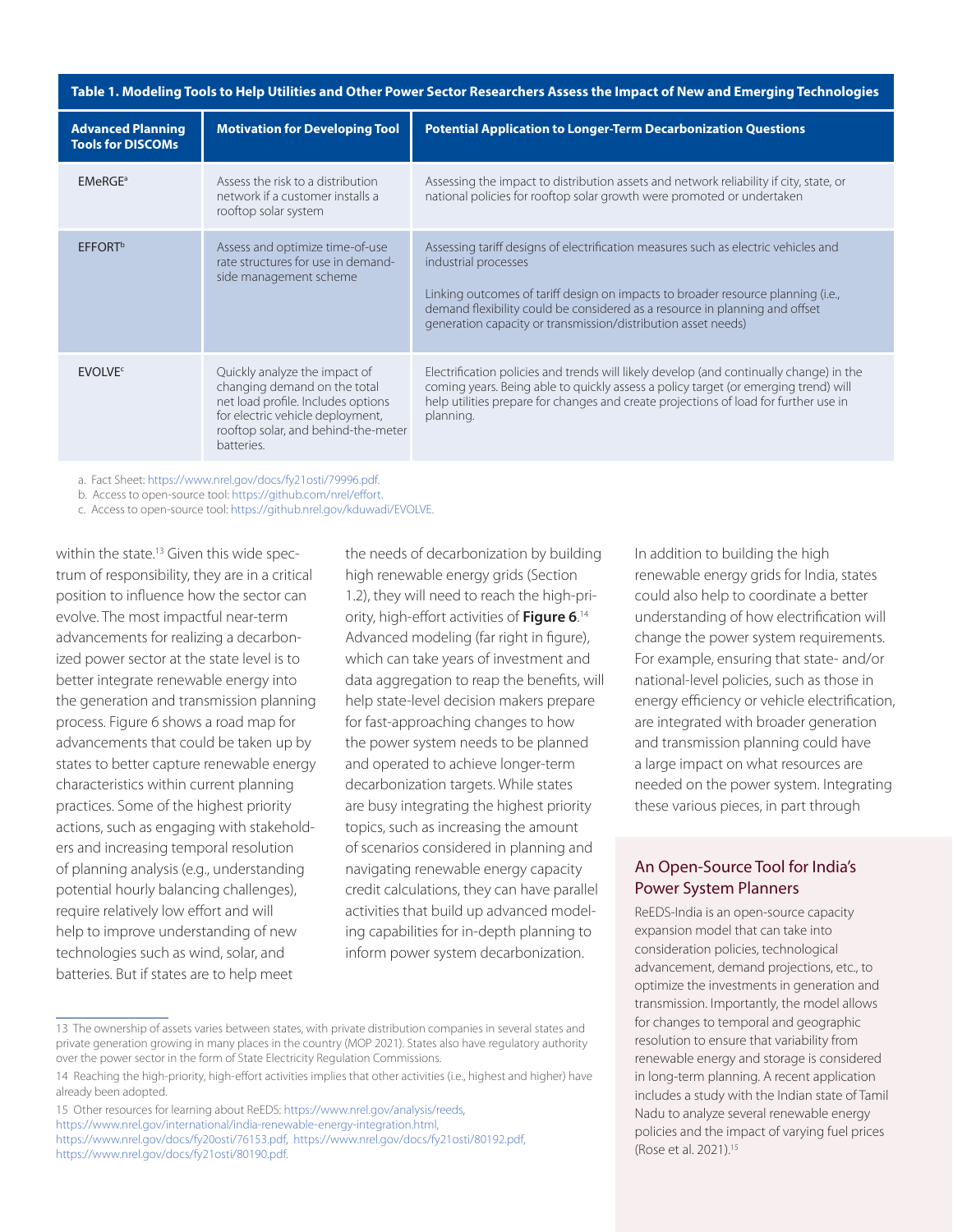

Figure 6: Road map to advance power system planning activities in India's states. *Source: (Joshi 2021)*

stakeholder processes, will lead to more optimal outcomes. Additionally, the shared regulatory framework provided by the State Electricity Regulatory Commissions and the potential for a unified planning agency makes the states a suitable place for initial high-ambition studies on decarbonization.

# Central Power System Planners and Regulatory Agencies

Central agencies, administered by the Ministry of Power, play an important role in India's power sector and, like the states, manage many aspects of the electricity grid, including generation, transmission, and system operations. CEA is at the center of planning for the country, with numerous public reports that form the basis of essentially all activities around power system planning in the country, including being key inputs to state and DISCOM planning exercises. In this sense, adding the two main components of decarbonization and electrification and high renewable energy grids to planning documents such as the Electric Power Survey, National Electricity Plans, and

optimal generation mix reports would have far-reaching impact to states and DISCOMs considering these trends within their localized planning activities. And coordination with other central agencies, such as the Bureau of Energy Efficiency, Ministry of Housing and Urban Affairs, and others may help optimize benefits to sectors that will become increasingly linked in a decarbonized India.

The timing of power system transitions is also an important consideration. While electrification will likely bring down emissions from buildings, industry, and transport, if the grid is not supplied by zero-carbon sources, the emissions impacts will still be important to understand. Policymakers would benefit from knowledge about how these sector transitions may impact the overarching goal of decreased greenhouse gas emissions. Regardless, the earlier a low-carbon grid is reached, the easier other sectors can take advantage of emissions reductions by electrifying, so this should remain a priority for stakeholders as other sector transitions gain momentum.

# **Conclusion**

The research pathways for decarbonization of the power sector in South Asia are building on a robust set of activities that are already underway. In many cases, the tools and models that are already developed could direct some of their questions toward decarbonization, such as increasing renewable energy deployment and creating simple scenarios of deep electrification. But in many cases, data and model development will need major new investments in time and effort. A good starting point is to create many years of weather data that can be synchronized with historical electricity load. This data is most valuable when the timescales match with those that power system operators consider, such as hourly or shorter, and the spatial granularity captures real weather phenomenon and power system network characteristics. Another potential step to prepare for decarbonization research and development is to start coordinating efforts with other sectors, such as buildings, industry, and transport, to create data that can be used in future electrification studies.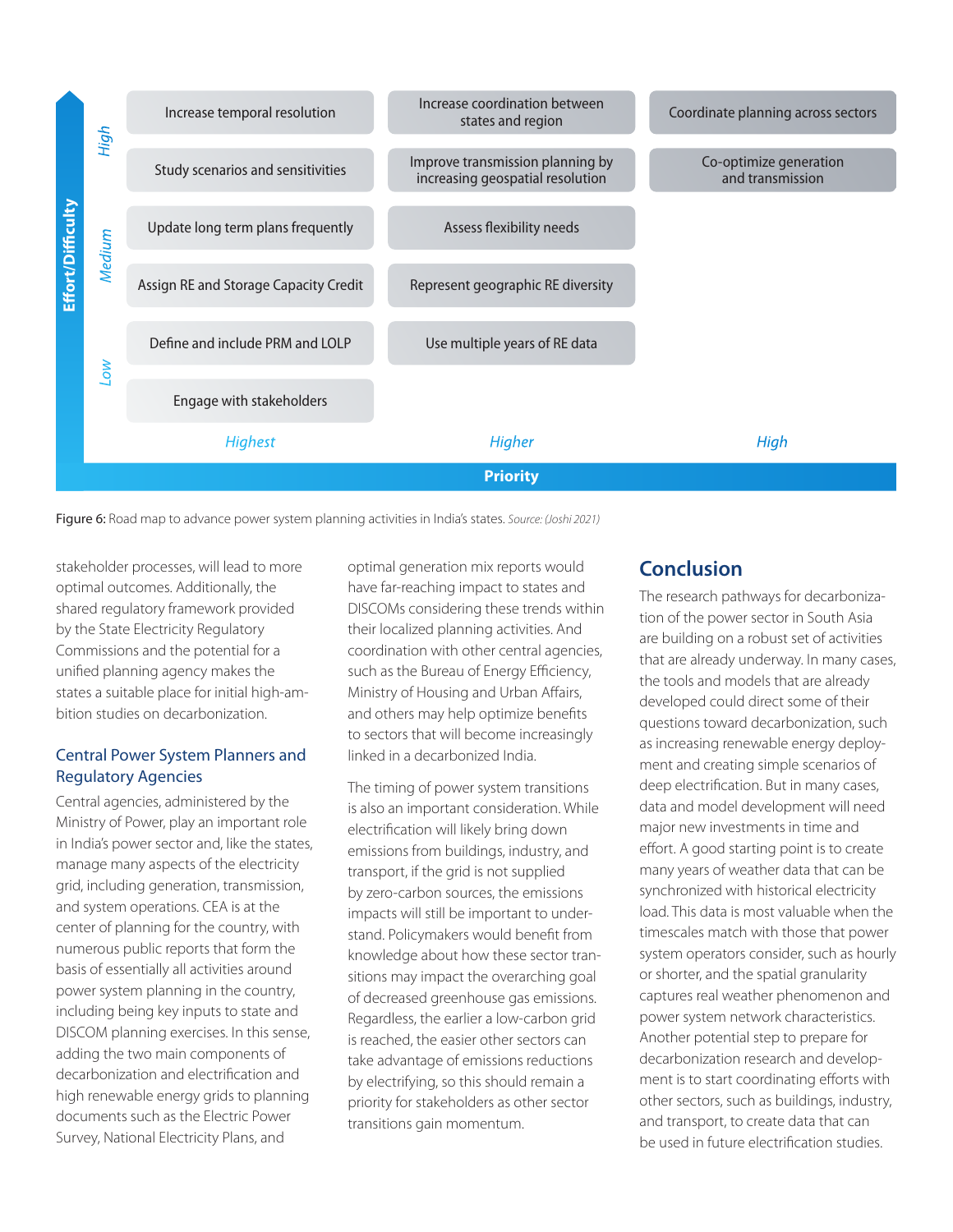This coordination could be especially useful in early-stage deployments of electrification so that the data collected is meaningful for power system studies. Good data can form the foundation of innumerable research activities by varying renewable energy and storage advances, energy efficiency, DER deployment, sector electrification, etc., that help to frame the best path forward and test solutions for efficient sector transformation. DISCOMs, cities, and states may be the best organizations to undertake some of these research activities in the near-term, but coordination throughout the power sector will also be helpful at different

stages.

# **References**

Abhyankar, Nikit, Shruti M. Deorah, and Amol A. Phadke. 2021. "Least-Cost Pathway for India's Power System Investments through 2030."

Abhyankar, Nikit, Nihar Shah, Won Young Park, and Amol A. Phadke. 2017. "Accelerating Energy Efficiency Improvements in Room Air Conditioners in India: Potential, Costs-Benefits, and Policies." <https://escholarship.org/uc/item/8710154k>.

Anwar, Muhammad Bashar, Matteo Muratori, Paige Jadun, Elaine Hale, Brian Bush, Paul Denholm, Ookie Ma, and Kara Podkaminer. 2022. "Assessing the Value of Electric Vehicle Managed Charging: A Review of Methodologies and Results." Energy & Environmental Science, 10.1039.D1EE02206G. [https://doi.](https://doi.org/10.1039/D1EE02206G) [org/10.1039/D1EE02206G](https://doi.org/10.1039/D1EE02206G).

BBC News. 2021. "COP26: India PM Narendra Modi Pledges Net Zero by 2070," November 2, 2021, sec. India. [https://www.bbc.com/news/](https://www.bbc.com/news/world-asia-india-59125143) [world-asia-india-59125143](https://www.bbc.com/news/world-asia-india-59125143).

BEE. 2020. "Compendium on DSM Measures by Distirbution Companies (DISCOMs)." Bureau of Energy Efficiency, Ministry of Power, Government of India. [https://beeindia.gov.in/sites/default/files/](https://beeindia.gov.in/sites/default/files/Compendium%20on%20DSM%20measures%20undertaken%20by%20DISCOMs.pdf) [Compendium%20on%20DSM%20measures%20](https://beeindia.gov.in/sites/default/files/Compendium%20on%20DSM%20measures%20undertaken%20by%20DISCOMs.pdf) [undertaken%20by%20DISCOMs.pdf](https://beeindia.gov.in/sites/default/files/Compendium%20on%20DSM%20measures%20undertaken%20by%20DISCOMs.pdf).

Biswas, Tirtha, Deepak Yadav, and Ashish Guhan Baskar. 2020. "A Green Hydrogen Economy for India," 21.

Bloom, Aaron, Josh Novacheck, Gregory L Brinkman, James D Mccalley, Armando L. Figueroa-Acevedo, Ali Jahanbani Ardakani, Hussam Nosair, et al. 2021. "The Value of Increased HVDC Capacity Between Eastern and Western U.S. Grids: The Interconnections Seam Study." IEEE Transactions on Power Systems, 1–1. <https://doi.org/10.1109/TPWRS.2021.3115092>.

Bose, A. S., and S. Sarkar. 2019. "India's e-Reverse Auctions (2017–2018) for Allocating Renewable Energy Capacity: An Evaluation." Renewable and Sustainable Energy Reviews 112 (September): 762–74. <https://doi.org/10.1016/j.rser.2019.06.025>.

Brinkman, Gregory, Dominique Bain, Grant Buster,

Caroline Draxl, Paritosh Das, Jonathan Ho, Eduardo Ibanez, et al. 2021. "The North American Renewable Integration Study (NARIS): A U.S. Perspective." NREL/ TP-6A20-79224, 1804701, MainId:33450. [https://doi.](https://doi.org/10.2172/1804701) [org/10.2172/1804701](https://doi.org/10.2172/1804701).

CEA. 2017. "Brief on 19th Electric Power Survey." 2017. [https://cea.nic.in/old/reports/others/planning/](https://cea.nic.in/old/reports/others/planning/pslf/summary_19th_eps.pdf) [pslf/summary\\_19th\\_eps.pdf](https://cea.nic.in/old/reports/others/planning/pslf/summary_19th_eps.pdf).

2018. "National Electricity Plan - Volume I: Generation." New Delhi: Central Electricity Authority. [http://www.cea.nic.in/reports/committee/nep/](http://www.cea.nic.in/reports/committee/nep/nep_jan_2018.pdf) [nep\\_jan\\_2018.pdf](http://www.cea.nic.in/reports/committee/nep/nep_jan_2018.pdf).

2019a. "Long Term Electricity Demand Forecasting." Central Electricity Authority. [https://cea.nic.in/](https://cea.nic.in/old/reports/others/planning/pslf/Long_Term_Electricity_Demand_Forecasting_Report.) [old/reports/others/planning/pslf/Long\\_Term\\_](https://cea.nic.in/old/reports/others/planning/pslf/Long_Term_Electricity_Demand_Forecasting_Report.) [Electricity\\_Demand\\_Forecasting\\_Report.pdf](https://cea.nic.in/old/reports/others/planning/pslf/Long_Term_Electricity_Demand_Forecasting_Report.).

2019b. "Report on Nineteenth Electric Power Survey of India (Volume-III)." Central Electricity Authority. [https://cea.nic.in/old/reports/others/planning/](https://cea.nic.in/old/reports/others/planning/pslf/19th_EPS_Mega%20City_Part%20II.pdf) [pslf/19th\\_EPS\\_Mega%20City\\_Part%20II.pdf](https://cea.nic.in/old/reports/others/planning/pslf/19th_EPS_Mega%20City_Part%20II.pdf).

2019c. "Flexible Operation of Thermal Power Plant for Integration of Renewable Generation." [https://](https://cea.nic.in/old/reports/others/thermal/trm/flexible_operation.pdf) [cea.nic.in/old/reports/others/thermal/trm/flexi](https://cea.nic.in/old/reports/others/thermal/trm/flexible_operation.pdf)[ble\\_operation.pdf](https://cea.nic.in/old/reports/others/thermal/trm/flexible_operation.pdf).

2020. "Report on Optimal Generation Capacity Mix for 2029-30." Government of India. [https://cea.nic.](https://cea.nic.in/old/reports/others/planning/irp/Optimal_mix_report_2029-30_FINAL.pdf) [in/old/reports/others/planning/irp/Optimal\\_mix\\_](https://cea.nic.in/old/reports/others/planning/irp/Optimal_mix_report_2029-30_FINAL.pdf) [report\\_2029-30\\_FINAL.pdf](https://cea.nic.in/old/reports/others/planning/irp/Optimal_mix_report_2029-30_FINAL.pdf).

2021. "Renewable Energy Gneration Report March 2021." [https://cea.nic.in/wp-content/uploads/](https://cea.nic.in/wp-content/uploads/resd/2021/04/Broad_overview_March-1.pdf) [resd/2021/04/Broad\\_overview\\_March-1.pdf](https://cea.nic.in/wp-content/uploads/resd/2021/04/Broad_overview_March-1.pdf).

Chaturvedi, Vaibhav, and Ankur Malyan. 2021. "Implications of a Net-Zero Target for India's Sectoral Energy Transitions and Climate Policy," 24.

Chernyakhovskiy, Ilya, Mohit Joshi, David Palchak, and Amy Rose. 2021. "Energy Storage in South Asia: Understanding the Role of Grid-Connected Energy Storage in South Asia's Power Sector Transformation." NREL/TP--5C00-79915, 1811299, MainId:39133. <https://doi.org/10.2172/1811299>.

Cochran, Jaquelin, Paul Denholm, and eds. 2021. "The Los Angeles 100% Renewable Energy Study." Golden, CO: National Renewable Energy Laboratory.

Cole, Wesley, Daniel Greer, Jonathan Ho, and Robert Margolis. 2020. "Considerations for Maintaining Resource Adequacy of Electricity Systems with High Penetrations of PV and Storage." Applied Energy 279 (December): 115795. [https://doi.org/10.1016/j.](https://doi.org/10.1016/j.apenergy.2020.115795) [apenergy.2020.115795](https://doi.org/10.1016/j.apenergy.2020.115795).

Cole, Wesley J., Danny Greer, Paul Denholm, A. Will Frazier, Scott Machen, Trieu Mai, Nina Vincent, and Samuel F. Baldwin. 2021. "Quantifying the Challenge of Reaching a 100% Renewable Energy Power System for the United States." Joule 5 (7): 1732–48. <https://doi.org/10.1016/j.joule.2021.05.011>.

Davis Steven J., Lewis Nathan S., Shaner Matthew, Aggarwal Sonia, Arent Doug, Azevedo Inês L., Benson Sally M., et al. 2018. "Net-Zero Emissions Energy Systems." Science 360 (6396): eaas9793. <https://doi.org/10.1126/science.aas9793>.

Denholm, Paul, Douglas J. Arent, Samuel F. Baldwin, Daniel E. Bilello, Gregory L. Brinkman, Jaquelin M. Cochran, Wesley J. Cole, et al. 2021. "The Challenges of Achieving a 100% Renewable Electricity System in the United States." Joule 5 (6): 1331-52. [https://doi.](https://doi.org/10.1016/j.joule.2021.03.028)

#### [org/10.1016/j.joule.2021.03.028](https://doi.org/10.1016/j.joule.2021.03.028).

Duwadi, Kapil, Killian McKenna, Akshay Jain, Kajal Gaur, Adarsh Nagarajan, and David Palchak. 2021. "An Analysis Framework for Distribution Network DER Integration in India: Distributed Solar in Tamil Nadu." Renewable Energy, 83.

Economic Times. 2021. "Market-Based Economic Despatch Phase-I to Begin from April 1, 2022." The Economic Times, October 8, 2021. [https://](https://economictimes.indiatimes.com/industry/energy/power/market-based-economic-despatch-phase-i-to-begin-from-april-1-2022/articleshow/86865106.cms?from=mdr) [economictimes.indiatimes.com/industry/energy/](https://economictimes.indiatimes.com/industry/energy/power/market-based-economic-despatch-phase-i-to-begin-from-april-1-2022/articleshow/86865106.cms?from=mdr) [power/market-based-economic-despatch](https://economictimes.indiatimes.com/industry/energy/power/market-based-economic-despatch-phase-i-to-begin-from-april-1-2022/articleshow/86865106.cms?from=mdr)[phase-i-to-begin-from-april-1-2022/article](https://economictimes.indiatimes.com/industry/energy/power/market-based-economic-despatch-phase-i-to-begin-from-april-1-2022/articleshow/86865106.cms?from=mdr)[show/86865106.cms?from=mdr](https://economictimes.indiatimes.com/industry/energy/power/market-based-economic-despatch-phase-i-to-begin-from-april-1-2022/articleshow/86865106.cms?from=mdr).

Eichman, J., K. Harrison, and M. Peters. 2014. "Novel Electrolyzer Applications: Providing More Than Just Hydrogen." NREL/TP-5400-61758, 1159377. [https://](https://doi.org/10.2172/1159377) [doi.org/10.2172/1159377](https://doi.org/10.2172/1159377).

ENTSO-E. 2020. "Mid-Term Adequacy Forecast 2020: Appendix 2; Methodolody." Brussels, Belgium: ENTSO-E (European Network of Transmission System Operators for Electricity). [https://eepublicdown](https://eepublicdownloads.entsoe.eu/clean-documents/sdc-documents/MAF/2020/MAF_2020_Appendix_2_Methodology.pdf)[loads.entsoe.eu/clean-documents/sdc-docu](https://eepublicdownloads.entsoe.eu/clean-documents/sdc-documents/MAF/2020/MAF_2020_Appendix_2_Methodology.pdf)[ments/MAF/2020/MAF\\_2020\\_Appendix\\_2\\_](https://eepublicdownloads.entsoe.eu/clean-documents/sdc-documents/MAF/2020/MAF_2020_Appendix_2_Methodology.pdf) [Methodology.pdf](https://eepublicdownloads.entsoe.eu/clean-documents/sdc-documents/MAF/2020/MAF_2020_Appendix_2_Methodology.pdf).

Guerra, Omar J., Joshua Eichman, Jennifer Kurtz, and Bri-Mathias Hodge. 2019. "Cost Competitiveness of Electrolytic Hydrogen." Joule 3 (10): 2425–43. [https://](https://doi.org/10.1016/j.joule.2019.07.006) [doi.org/10.1016/j.joule.2019.07.006](https://doi.org/10.1016/j.joule.2019.07.006).

Hale, Elaine, Anthony Fontanini, Eric Wilson, Henry Horsey, Andrew Parker, Matteo Muratori, Colin McMillan, et al. 2021. "Chapter 3. Electricity Demand Projections," 251.

Hale, Elaine, Henry Horsey, Brandon Johnson, Matteo Muratori, Eric Wilson, Brennan Borlaug, Craig Christensen, et al. 2018. "The Demand-Side Grid (Dsgrid) Model Documentation." NREL/TP-6A20- 71492, 1465659. <https://doi.org/10.2172/1465659>.

Haley, Chris. 2019. "Solar and Wind ELCC Accreditation." Southwest Power Pool, Inc. [https://](https://www.spp.org/documents/61025/elcc%20solar%20and%20wind%20accreditation.pdf) [www.spp.org/documents/61025/elcc%20](https://www.spp.org/documents/61025/elcc%20solar%20and%20wind%20accreditation.pdf) [solar%20and%20wind%20accreditation.pdf](https://www.spp.org/documents/61025/elcc%20solar%20and%20wind%20accreditation.pdf).

He, Guannan, Dharik S. Mallapragada, Abhishek Bose, Clara F. Heuberger-Austin, and Emre Gençer. 2021. "Sector Coupling via Hydrogen to Lower the Cost of Energy System Decarbonization." Energy & Environmental Science 14 (9): 4635–46. [https://doi.](https://doi.org/10.1039/D1EE00627D) [org/10.1039/D1EE00627D](https://doi.org/10.1039/D1EE00627D).

IEA. 2016. "Snapshot of Global PV Markets - 2015." https://iea-pvps.org/wp-content/uploads/2020/01/ IEA-PVPS\_-\_\_A\_Snapshot\_of\_Global\_PV\_-\_1992- 2015\_-\_Final\_2\_02.pdf.

2021. "Snapshot of Global PV Markets - 2020," 21.

2021. "Renewable Electricity Growth Is Accelerating Faster than Ever Worldwide, Supporting the Emergence of the New Global Energy Economy - News." IEA, December 2021. [https://www.iea.](https://www.iea.org/news/renewable-electricity-growth-is-accelerating-faster-than-ever-worldwide-supporting-the-emergence-of-the-new-global-energy-economy) [org/news/renewable-electricity-growth-is-ac](https://www.iea.org/news/renewable-electricity-growth-is-accelerating-faster-than-ever-worldwide-supporting-the-emergence-of-the-new-global-energy-economy)[celerating-faster-than-ever-worldwide-support](https://www.iea.org/news/renewable-electricity-growth-is-accelerating-faster-than-ever-worldwide-supporting-the-emergence-of-the-new-global-energy-economy)[ing-the-emergence-of-the-new-global-ener](https://www.iea.org/news/renewable-electricity-growth-is-accelerating-faster-than-ever-worldwide-supporting-the-emergence-of-the-new-global-energy-economy)[gy-economy](https://www.iea.org/news/renewable-electricity-growth-is-accelerating-faster-than-ever-worldwide-supporting-the-emergence-of-the-new-global-energy-economy).

Joshi, Mohit. 2021. "80191.Pdf." 2021. [https://www.](https://www.nrel.gov/docs/fy21osti/80191.pdf) [nrel.gov/docs/fy21osti/80191.pdf](https://www.nrel.gov/docs/fy21osti/80191.pdf).

Joshi, Mohit, David Hurlbut, and David Palchak. 2020. "Simulation of Cross-Border Renewable Energy Trading in South Asia." NREL/